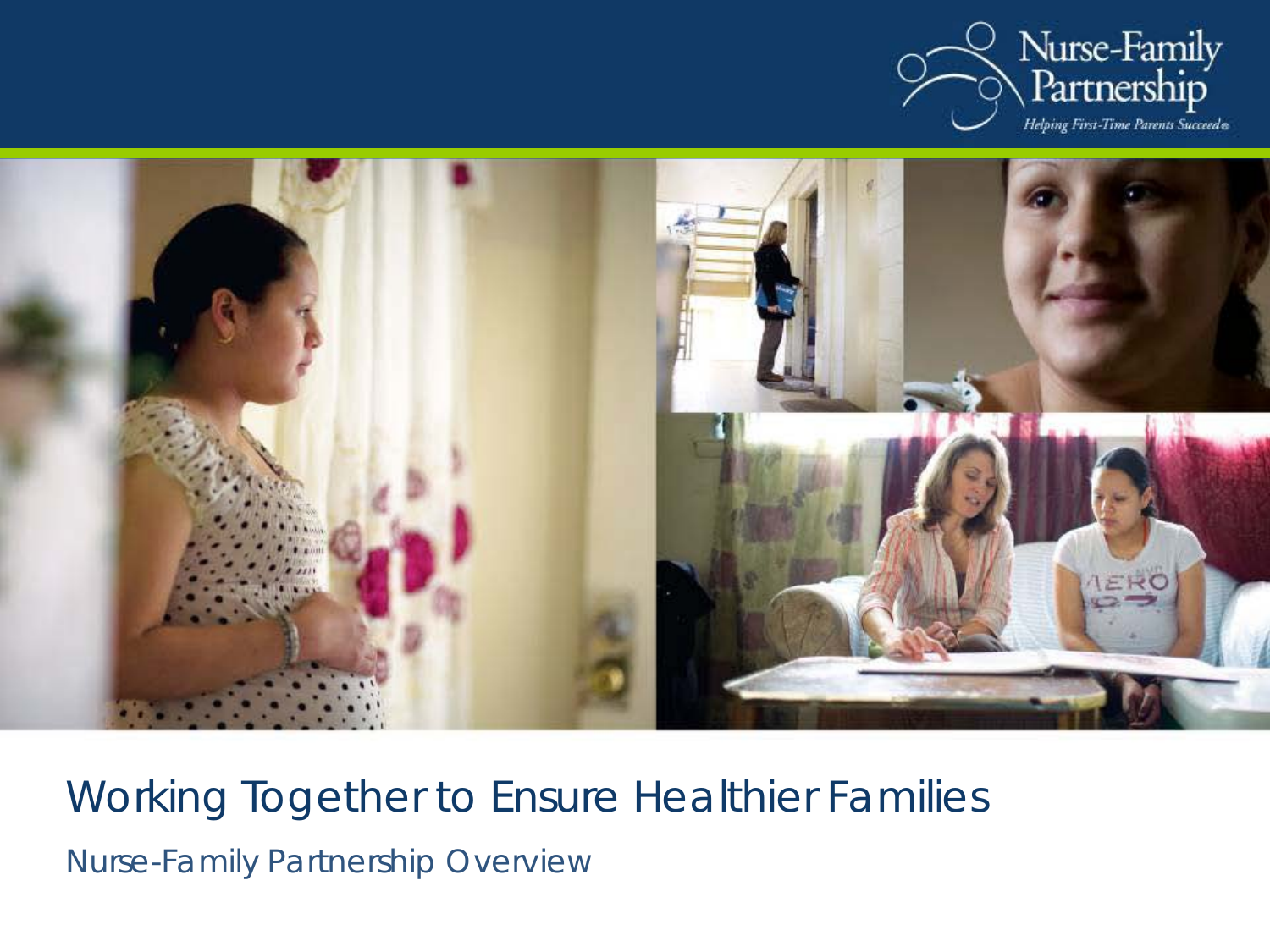

# **Nurse-Family Partnership is…**

- An evidence-based, community health program
- Transforming lives of vulnerable first-time mothers living in poverty
- Improving prenatal care, quality of parenting and life prospects for mothers by partnering them with a registered nurse

### Every dollar invested in Nurse-Family Partnership can yield **up to five dollars in return**.

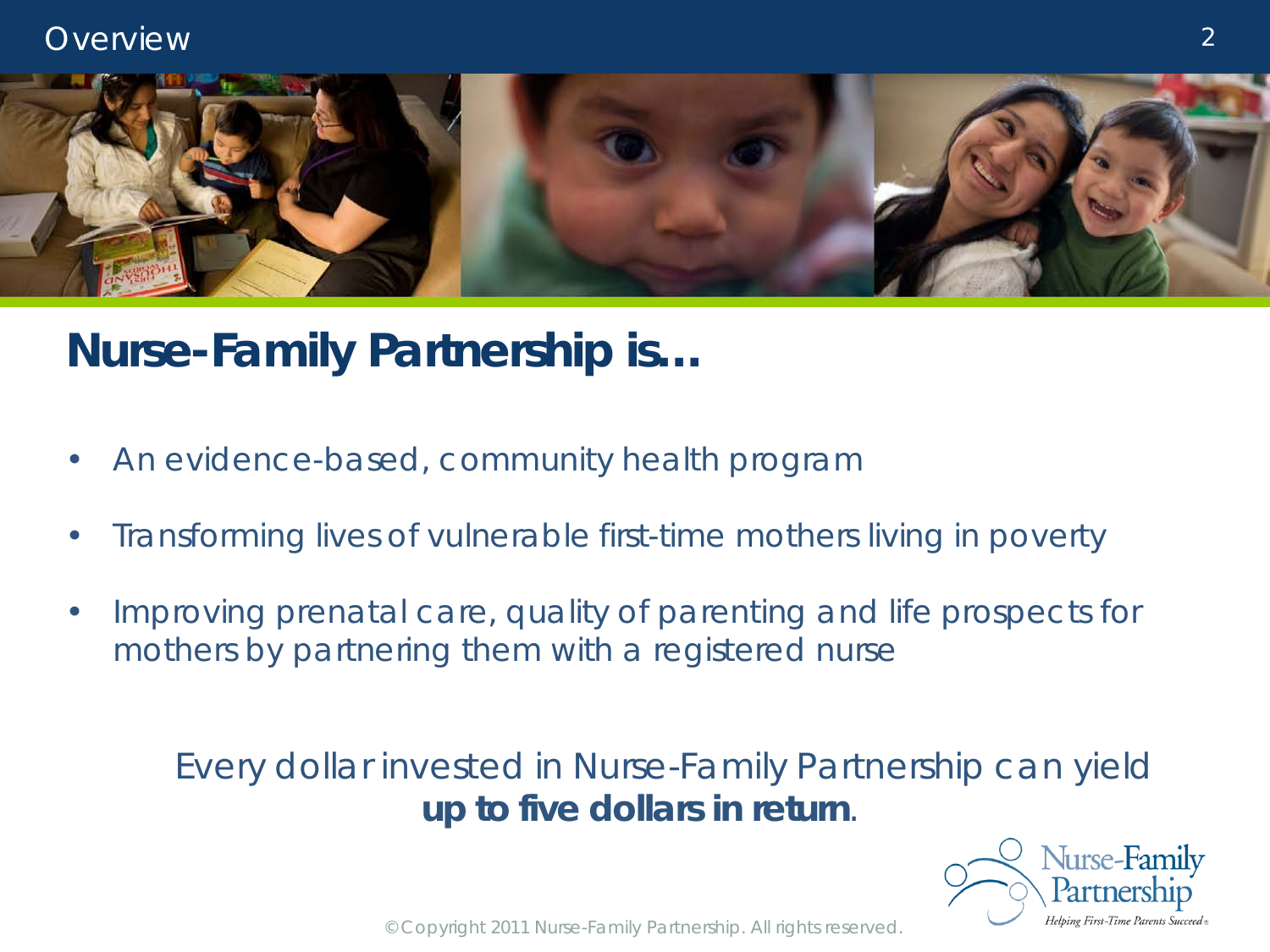"They always say babies don't come with instruction manuals, but if there was one, the Nurse -Family Partnership would be it."

Andrea, Mom from Pennsylvania

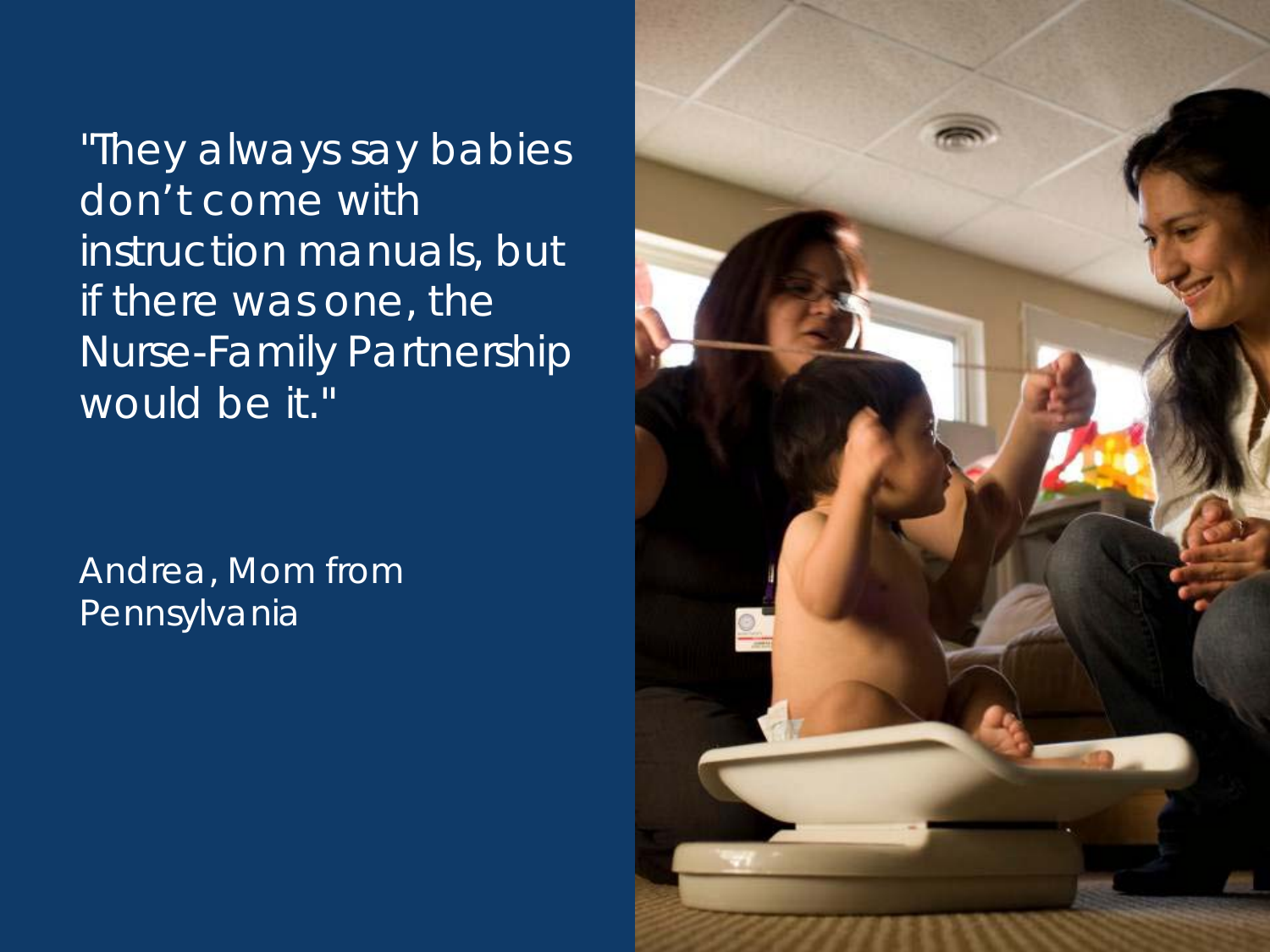

# **Program Goals**

- •Improve pregnancy outcomes
- •Improve child health and development
- •Improve parents' economic selfsufficiency

# **Key Program Components Why Nurses?**

- First-time, at-risk mothers
- Registered nurses
- Intensive services (intensity, duration)
- Focus on behavior
- Program fidelity (performance management system)

- Knowledge, judgment and skills
- High level of trust, low stigma
- Credibility and perceived authority
- Nursing theory and practice at core of original model

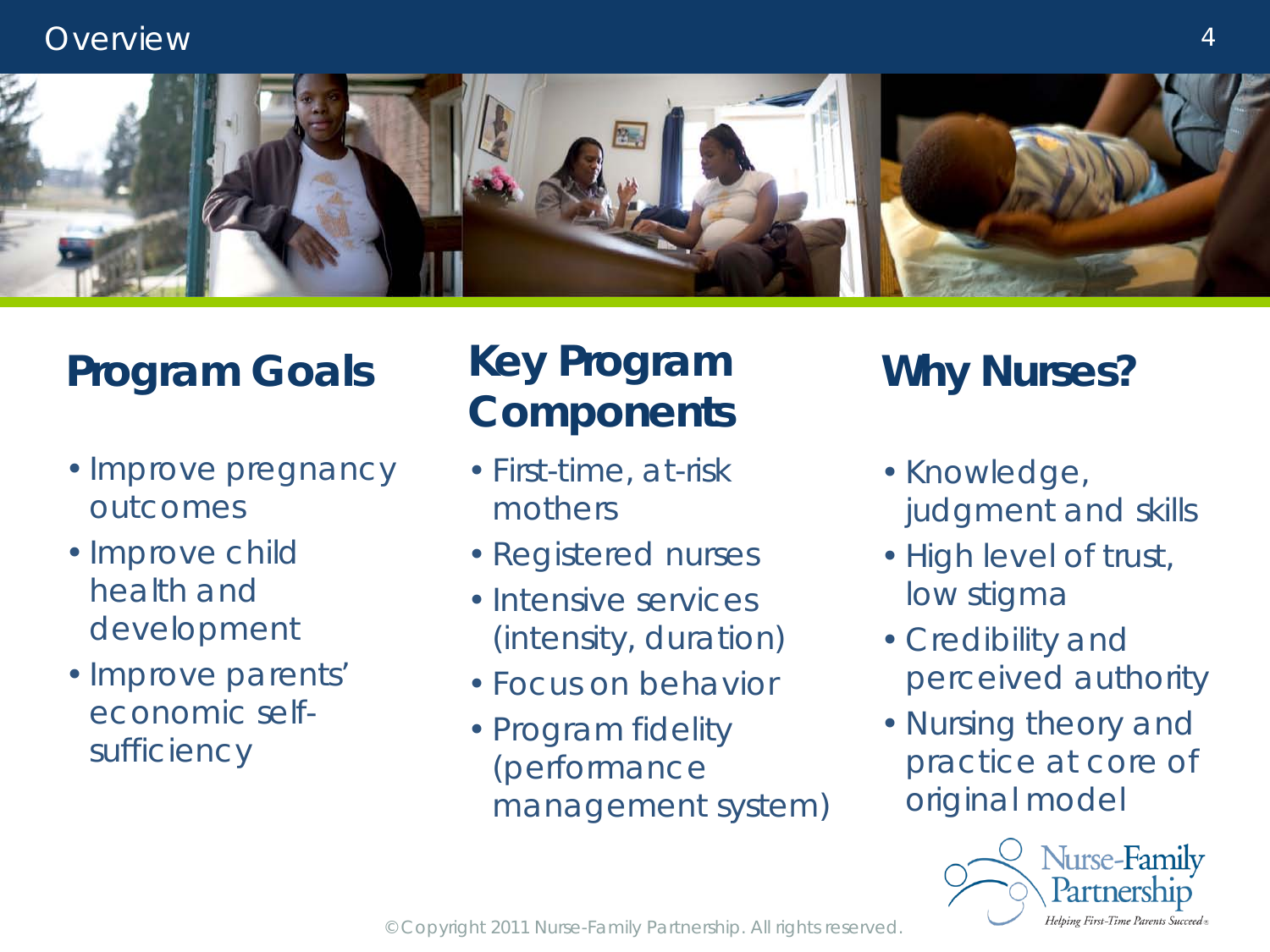## **Home Visit Overview**

### **Personal Health**

Health Maintenance Practices Nutrition and Exercise Substance Use Mental Health Functioning

### **Environmental Health**

Home Work, School, and Neighborhood

**Life Course Development** Family Planning Education and Livelihood

### **Maternal Role** Mothering Role Physical Care Behavioral and Emotional Care

**Family and Friends** Personal network Relationships Assistance with Childcare

**Health and Human Services** Service Utilization

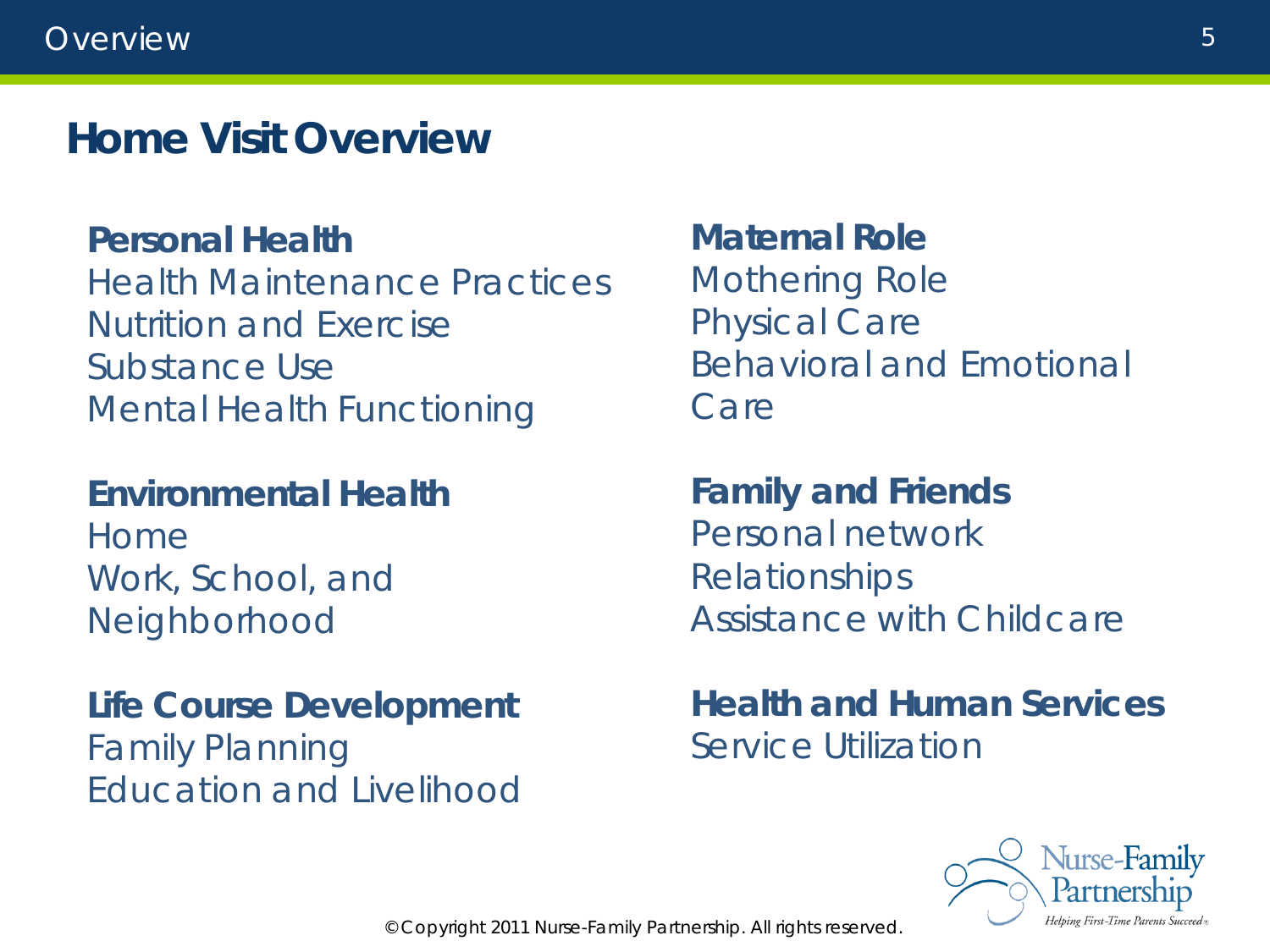### **Trials of the Program**

*Dr. Olds' research & development of NFP continues today…*







**1977** Elmira, NY Participants: **400** Population: **Low-income whites** Studied: **Semi-rural area**

**1988** Memphis, TN Participants: **1,139** Population**: Low-income blacks** Population: **Large portion of Hispanics** Studied**: Urban area 1994** Denver, CO Participants: **735** Studied**: Nurse and paraprofessionals**

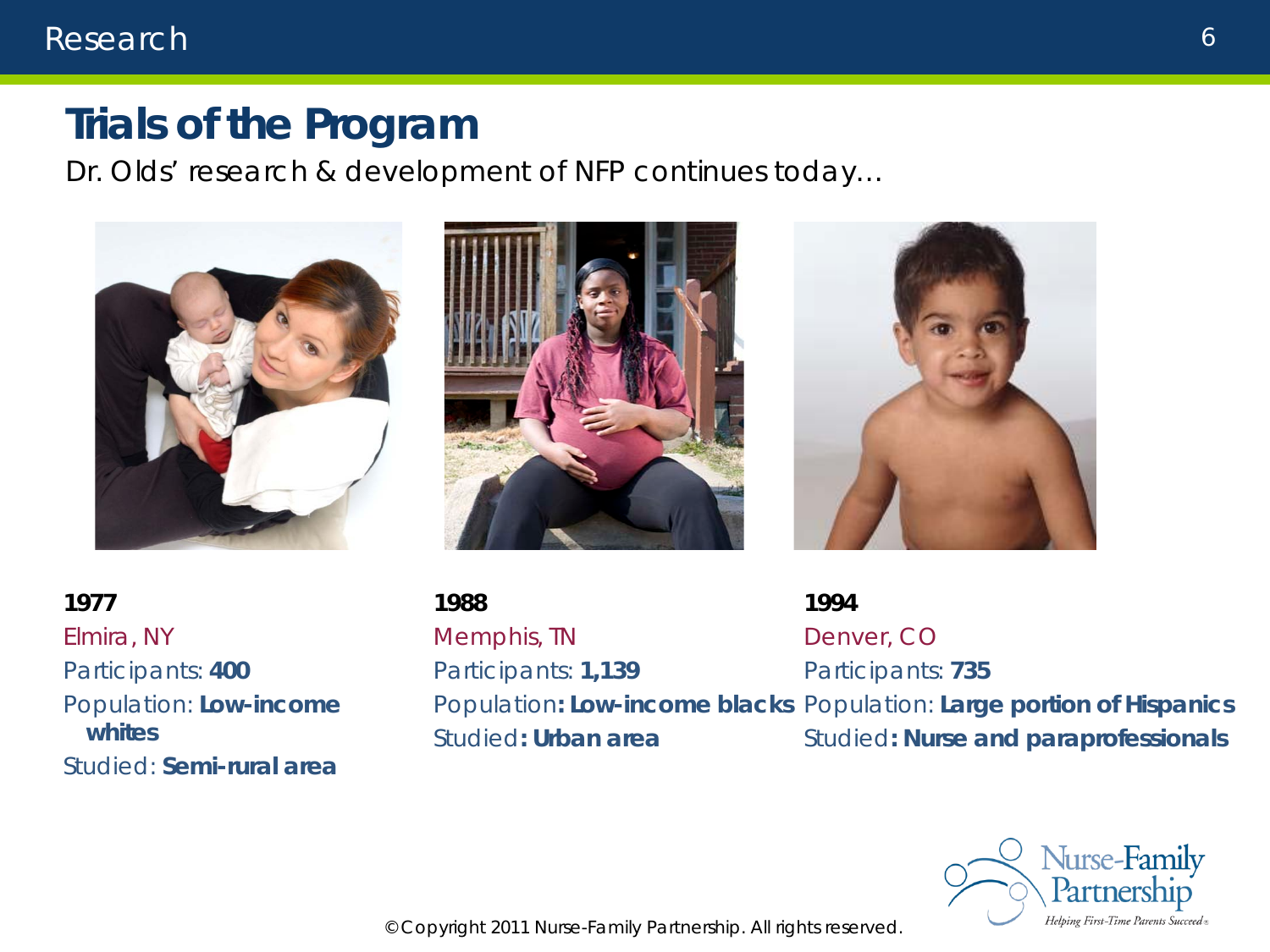

#### Days Hospitalized for Injuries

Birth to age 2-Memphis



Source: JAMA, 1997, Vol. 278, 650, Copyright @ 1997, American Medical Association. All rights reserved.

#### **Months Between Births**

Between first and second child (by first child's fifth birthday)-Memphis



Source: JAMA, 2000, Vol. 283, 1987, Copyright © 2000, American Medical Association. All rights reserved.

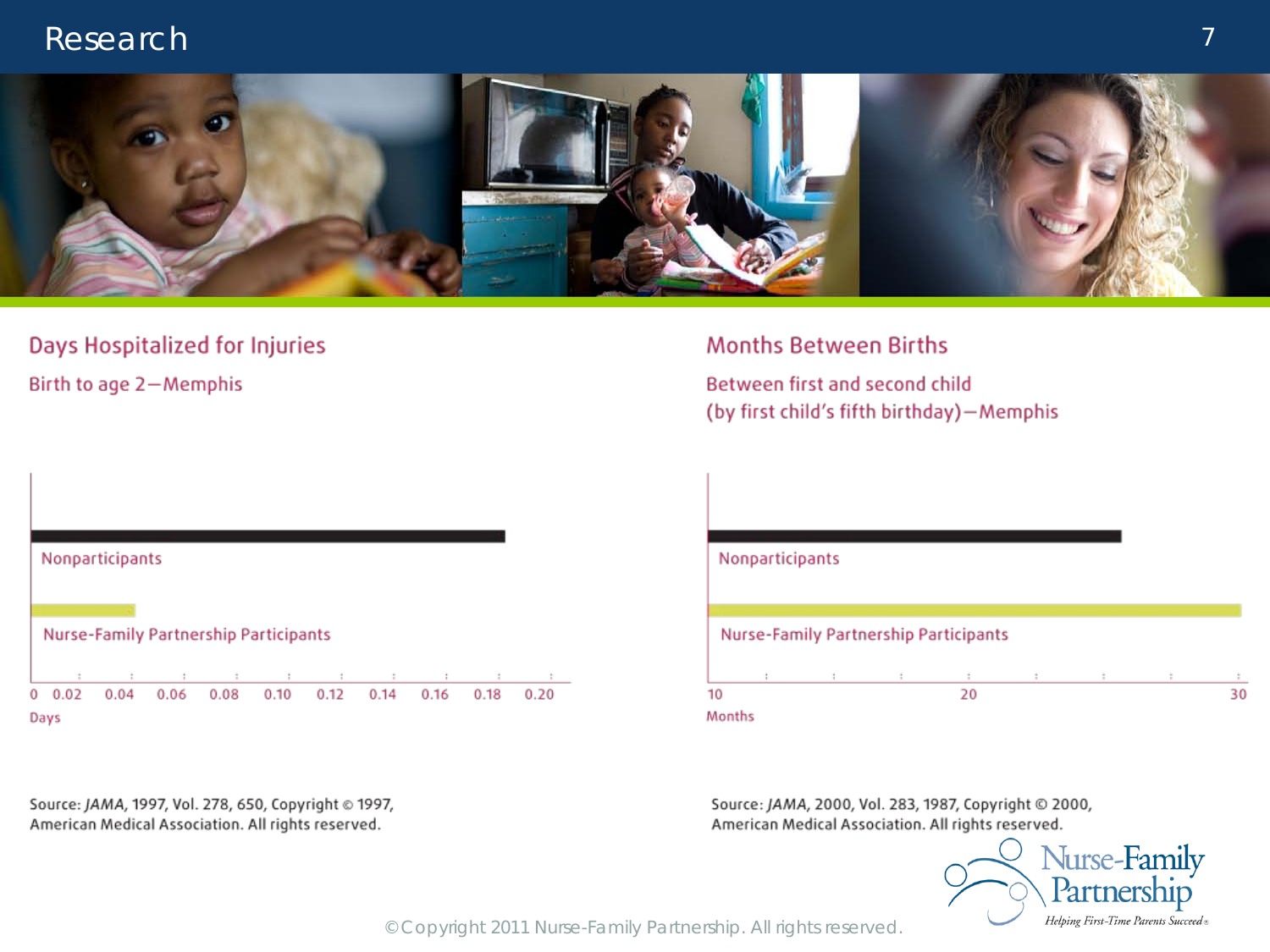#### Monetary Benefits to Society



### **Monetary Savings**



Net present value dollars per child 2003

Source: 2005 RAND Corporation Study

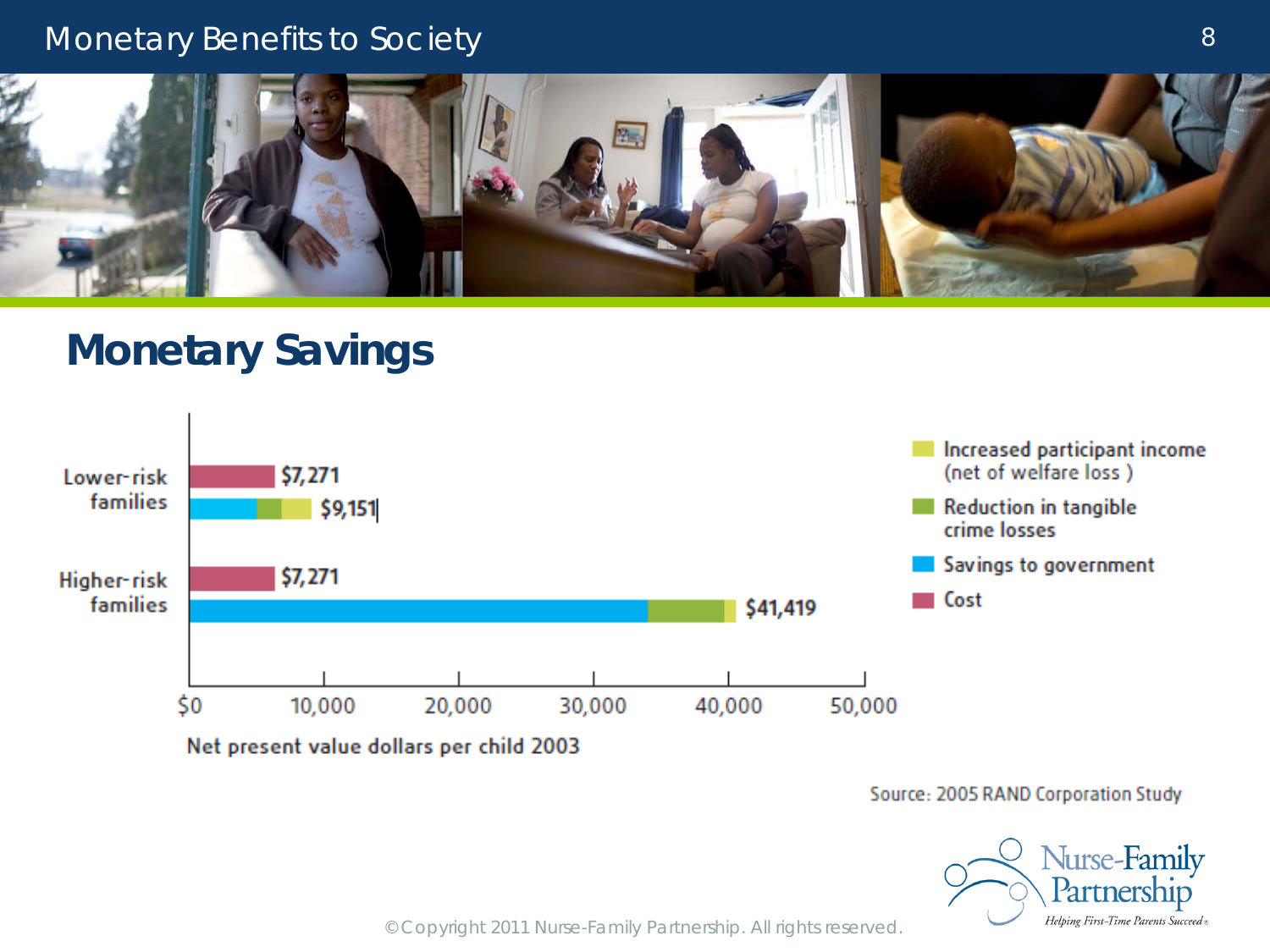### Monetary Benefits to Society



### **Nurse-Family Partnership is Cost-Effective**

• The RAND Corporation estimates Nurse-Family Partnership can return up to \$5.70 for each \$1 spent on the program.\*

 Savings accrue to government from **decreased spending** on: health care **criminal** justice child protection mental health education education public assistance And **increased taxes** paid by employed parents

- Nurse-Family Partnership returns more than \$18,000 over and above program costs for each family enrolled.\*\* *(Washington State Institute for Public Policy 2008)*
- *\* RAND Corporation 1998, 2005; return for highest risk families*
- *\*\* Savings related to low birth weight, child injuries and immunizations not included*

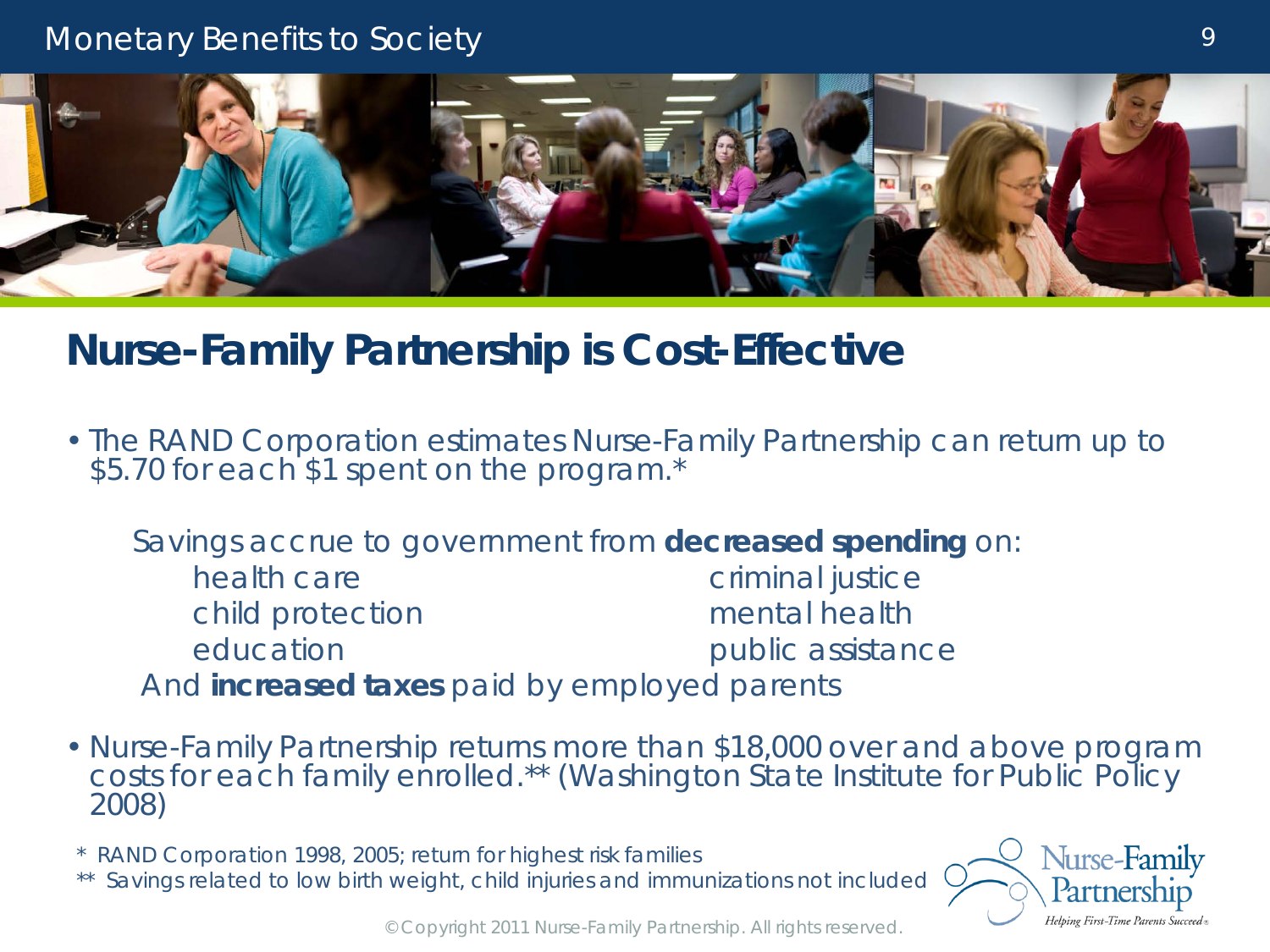

## **The National Service Office**

- Prepares communities and agencies to implement Nurse-Family Partnership model with fidelity
- Educates nurse home visitors and nurse supervisors
- Provides ongoing clinical support
- Provides ongoing agency management and operations support
- Advocates for local political support and long-term resources
- Provides resources/training for marketing and community outreach
- Collects and evaluates data to ensure quality services and to guide quality improvement

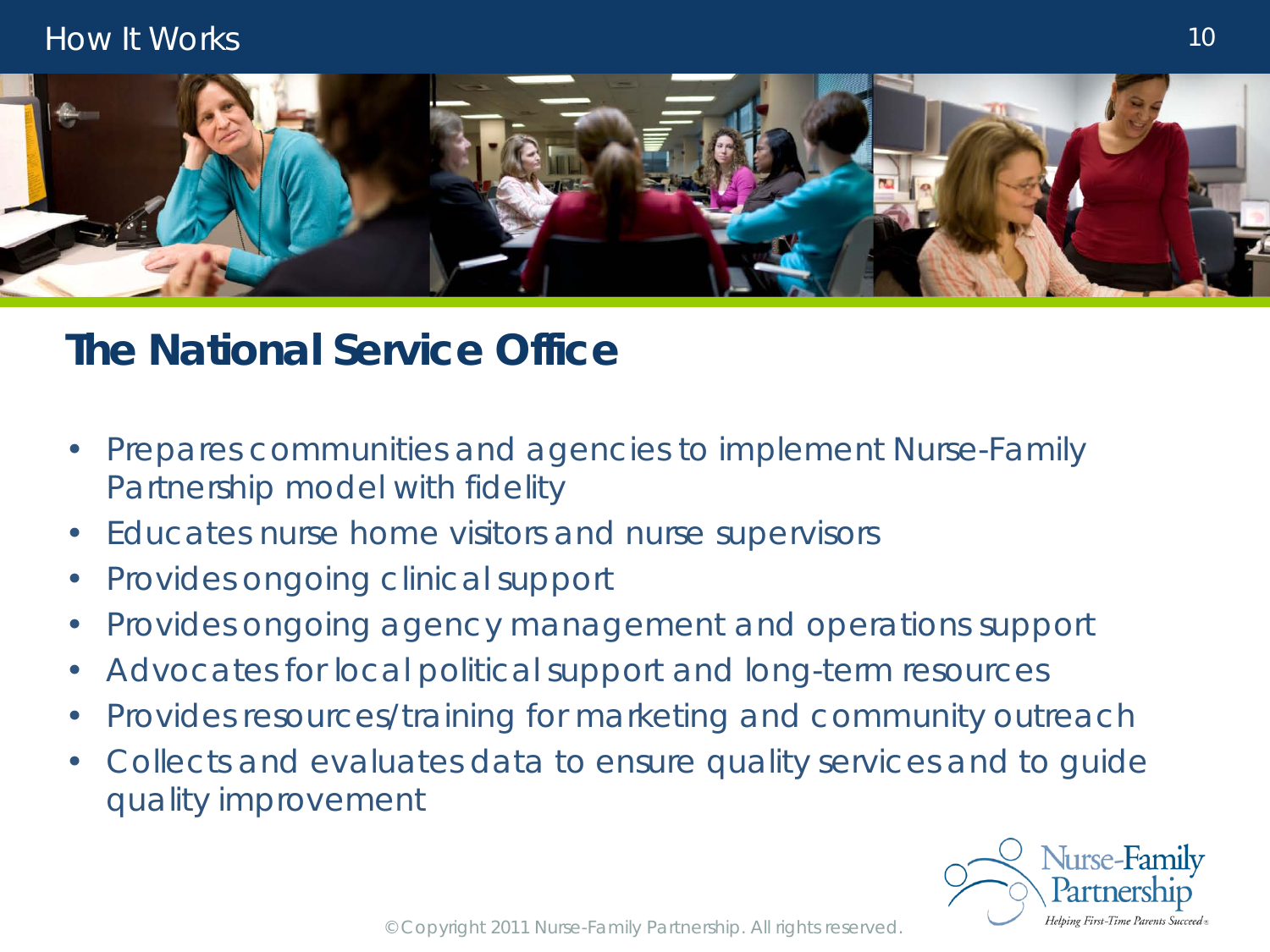#### Where we work



### **Nurse-Family Partnership is a growing, national program**

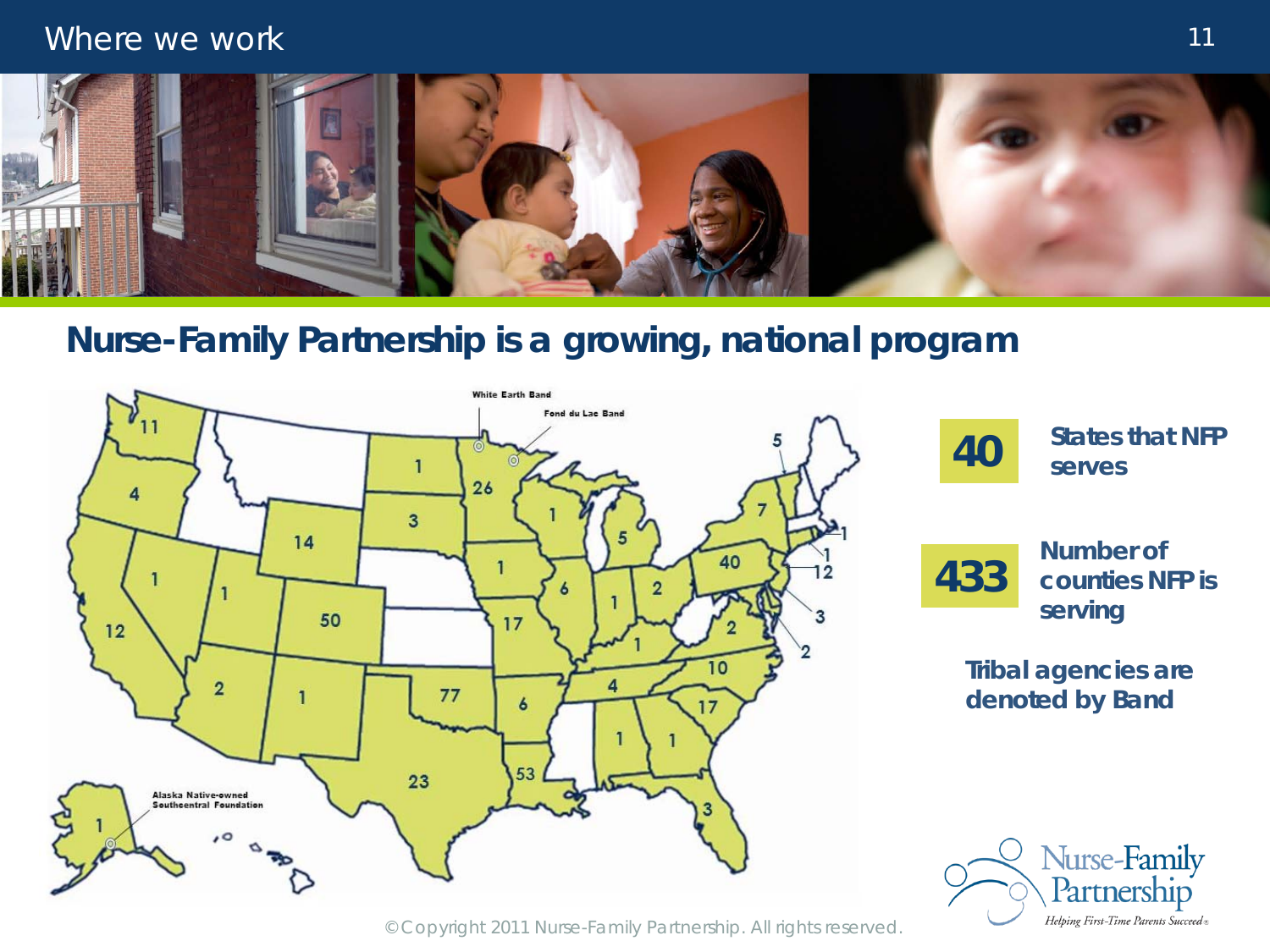# **Nurse-Family Partnership is Endorsed as a Model Program by**

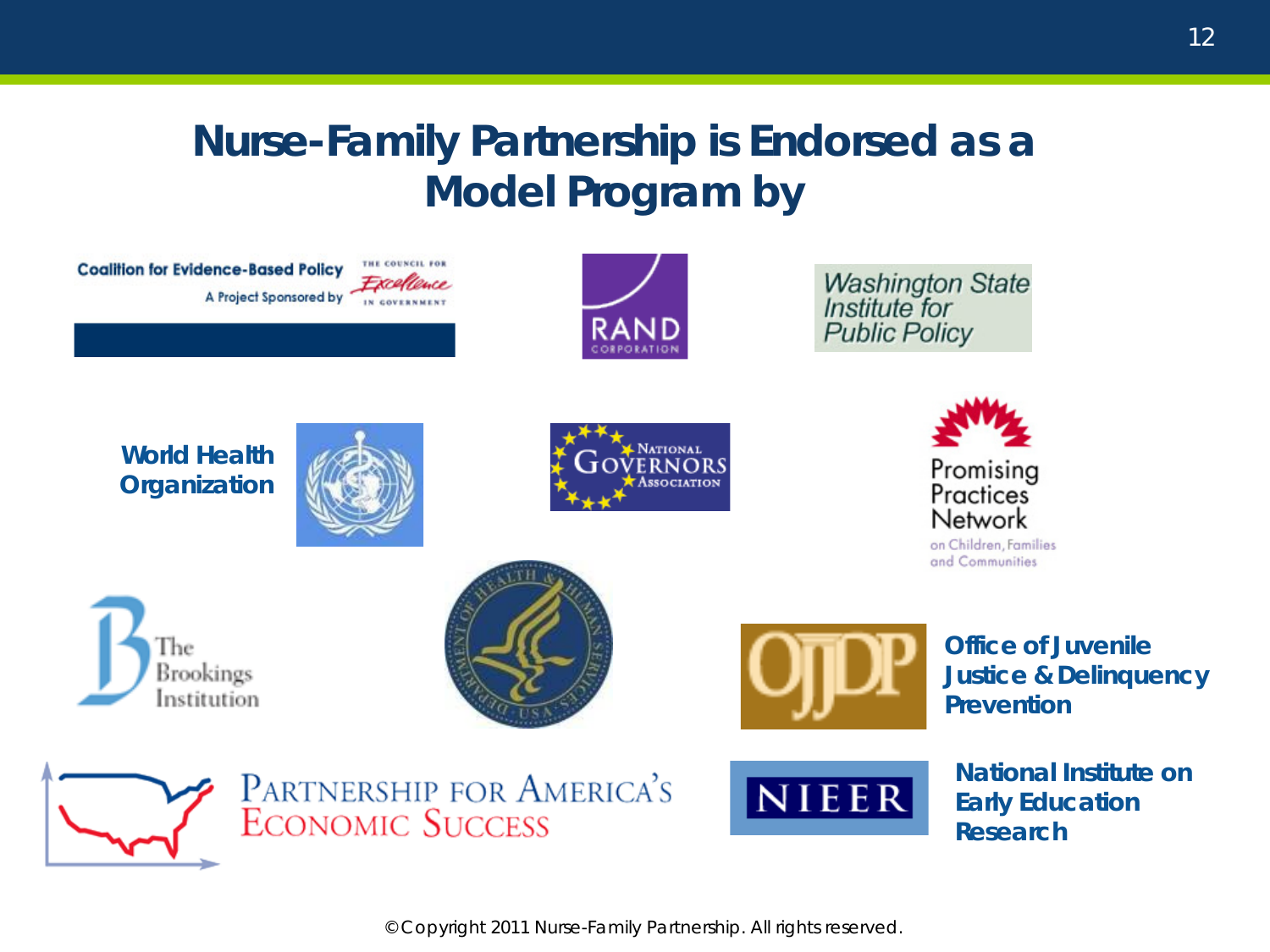

### **NURSE FAMILY PARTNERSHIP October 25, 2012**

The Southern Nevada Health District Nurse Family Partnership Program, the first nurse family partnership unit in the state of Nevada, opened its door to clients in September 2008. Research by the National Service Office of Nurse Family Partnership and our contract with the National Office requires us to limit each nurse's caseload to twenty-five active clients. We currently have 104 actively enrolled clients. We have had a total of 200 children born into the program and we have served 375 clients. 57 clients have graduated from our program.

Clients must reside in specific target zip codes at enrollment: 89030, 89101, 89102, 89103, 89104, 89106, 89109, 89110, 89115, 89121, and 89169.